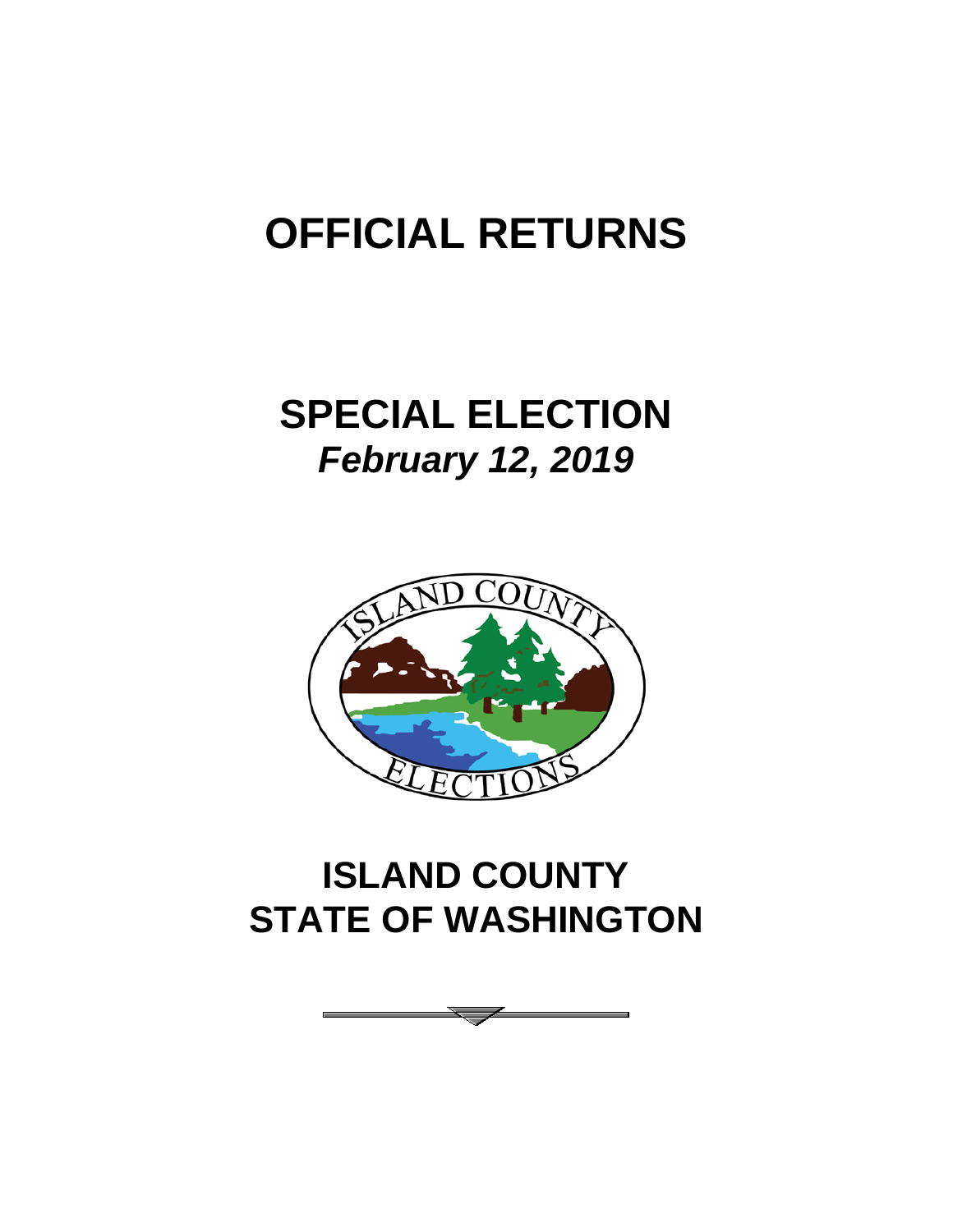# **Oath of Authenticity**

**STATE OF WASHINGTON** 

**COUNTY OF ISLAND** 

I solemnly swear that the unofficial returns and supporting documentation of the Special Election held on February 12, 2019, in Island County, State of Washington, are true and correct.

 $)$  ss.

County Auditor

Subscribed and sworn before me this 22<sup>nd</sup> day of February, 2019

County Legislative Authority (witness) County Prosecuting Attorney (witness)

## **Certification of the Canvassing Board**

STATE OF WASHINGTON  $)$  ss. **COUNTY OF ISLAND** 

The undersigned officers designated by law as constituting the Canvassing Board for the County of Island, State of Washington, hereby certify that this is a full, true and correct copy of the Abstract of Votes including the cumulative results, precinct results, and reconciliation report of votes cast at the Special Election held on February 12, 2019, in Island County, State of Washington, and that the following are the true and reconciled numbers of voters and votes counted.

Witness our hands and official seal this 22<sup>nd</sup> day of February, 2019.



8/2012: 434-267-67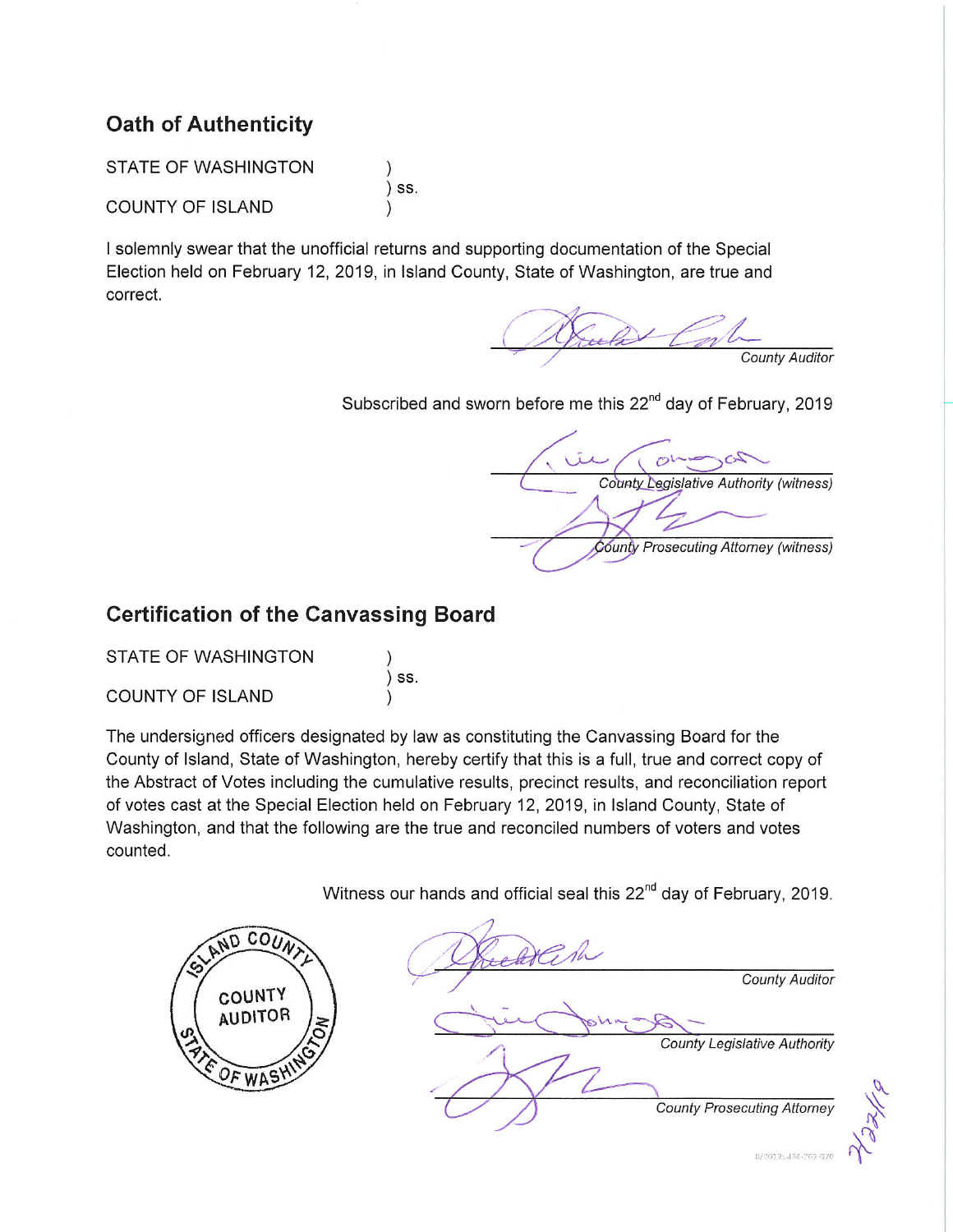### Special Election - February 12, 2019 **Report to the Canvassing Board at Certification**

- $1.$ The equipment used to tabulate the ballots consists of HART Verity software and Canon Scanners. This system is certified for use in Washington State by the Secretary of State. The programming for this election was done by the Elections Division. A logic and accuracy test was performed.
- $2.$ All ballots were stored and locked in a secure area, both prior to the election and afterward.
- 3. All absentee ballots were processed according to statute. Experienced staff verified all signatures.
- All ballots believed eligible for counting have been counted 6,013. 4.
- 5. No system problems were encountered.
- 6. Ballots brought to the attention of the canvassing board included ballots with no signatures, mismatched signatures, ballots left in drop boxes without exterior envelopes, late postmarks, submissions from cancelled voters and damaged ballots.
- A random batch audit was conducted, in accordance with statute. No anomalies were 7. discovered.
- 8. Ballot count reconciliations were performed throughout the process to insure that all ballots received have been accounted for.



Sheilah Crider, Auditor

Michele Reagan, Elections Supervisor

Date: February 22, 2019

Alami<br>Pal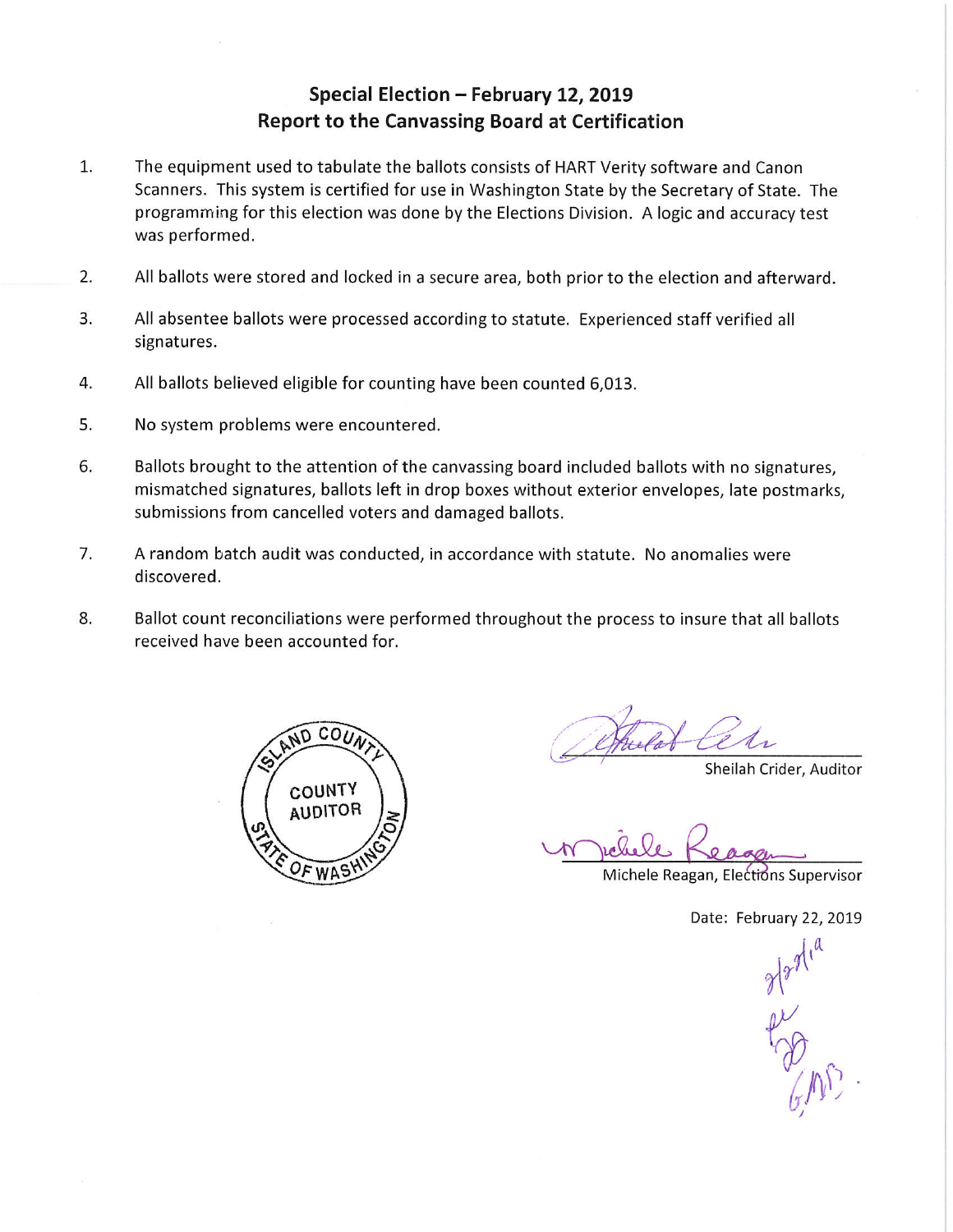# Island County Auditor

Island February 12, 2019

Reconciliation Form

# General information<br>County name

County name 23,311 and the state of the state of the state of the county of the state of the state of the state of the state of the state of the state of the state of the state of the state of the state of the state of the

Election date **853** February 12, 2019 **Burnet Contract Contract Contract Contract Contract Contract Contract Voters** 

#### Category Reconciliation (detailed accounting of ballots)

|                                                | <b>Issued</b>                           |                                                              |                                                  |                                                     | <b>Ballots Not Counted</b> |                                                       |  |
|------------------------------------------------|-----------------------------------------|--------------------------------------------------------------|--------------------------------------------------|-----------------------------------------------------|----------------------------|-------------------------------------------------------|--|
|                                                | (number of<br>voters issued<br>ballots) | <b>Ballots Received</b><br>(envelopes containing<br>ballots) | <b>Ballots Accepted</b><br>(Counted / Tabulated) | <b>Ballots</b><br>forwarded to<br>other<br>counties | <b>Ballots Rejected</b>    | <b>Discrepancy</b><br>(If zero, category<br>balances) |  |
| <b>UOCAVA</b>                                  | 272                                     | 48                                                           | 48                                               | N/A                                                 | $\mathbf{0}$               | $\Omega$                                              |  |
| Federal write-in                               | N/A                                     | $\circ$                                                      | $\mathbf{0}$                                     | N/A                                                 | $\mathbf{0}$               | $\Omega$                                              |  |
| Provisional                                    | $\Omega$                                | $\Omega$                                                     | $\mathbf{0}$                                     | $\mathbf{0}$                                        | $\mathbf{0}$               | $\Omega$                                              |  |
| <b>DREs</b>                                    | 0                                       | 0                                                            | $\mathsf{O}\xspace$                              | N/A                                                 | $\mathbf{0}$               | $\Omega$                                              |  |
| All voters not reported in<br>above categories | 13,116                                  | 6.106                                                        | 5,965                                            | $\mathbf{0}$                                        | 141                        | $\Omega$                                              |  |
| Total for all voter categories                 | 13,388                                  | 6,154                                                        | 6,013                                            | $\mathbf 0$                                         | 141                        | $\mathbf{0}$                                          |  |

#### Summary

Reconciliation

| Discrepancy                                        | $\mathbf 0$ |                                    |
|----------------------------------------------------|-------------|------------------------------------|
| <b>Total valid ballots</b>                         | 6,013       | Non-UOCAVA returned                |
| Voters not credited in EMS (examples: FWAB or ACP) | 1           | Deposited at staffed, u<br>centers |
| Credited envelopes without ballots                 | 0           | Fax                                |
| Credited voters in EMS                             | 6.012       | Email                              |
| Voters credited to ballots counted                 |             | <b>Return method</b>               |
|                                                    |             | Rejected                           |
| <b>Discrepancy</b>                                 | $\mathbf 0$ | Counted                            |
| <b>Ballots Not Counted</b>                         | 141         | Returned                           |
| <b>Ballots Accepted</b>                            | 6.013       | Issued                             |
| <b>Ballots Received</b>                            | 6.154       | Requested                          |
| <b>Overall Ballot Reconciliation</b>               |             | <b>Replacement Ballots</b>         |

#### Additional Information

| <b>Overall Ballot Reconciliation</b>               |             | <b>Replacement Ballots</b>                                          |                |
|----------------------------------------------------|-------------|---------------------------------------------------------------------|----------------|
| <b>Ballots Received</b>                            | 6,154       | Requested                                                           | $\overline{2}$ |
| <b>Ballots Accepted</b>                            | 6,013       | <b>Issued</b>                                                       | $\overline{2}$ |
| <b>Ballots Not Counted</b>                         | 141         | Returned                                                            | $\overline{2}$ |
| <b>Discrepancy</b>                                 | $\mathbf 0$ | Counted                                                             | $\mathbf{2}$   |
|                                                    |             | Rejected                                                            | $\circ$        |
| <b>Voters credited to ballots counted</b>          |             | <b>Return method</b>                                                |                |
| <b>Credited voters in EMS</b>                      | 6,012       | Email                                                               | 13             |
| Credited envelopes without ballots                 | $\Omega$    | Fax                                                                 | $\overline{4}$ |
| Voters not credited in EMS (examples: FWAB or ACP) |             | Deposited at staffed, unstaffed deposit sites and voting<br>centers | 2,065          |
| <b>Total valid ballots</b>                         | 6,013       | Non-UOCAVA returned by Fax or Email                                 | $\circ$        |
| Discrepancy                                        | $\Omega$    |                                                                     |                |
|                                                    |             | Generation method                                                   |                |
|                                                    |             | <b>MyBallot</b>                                                     | 26             |
|                                                    |             | Other online programs                                               | $\Omega$       |
|                                                    |             | PDF originating from county                                         | $\Omega$       |
|                                                    |             | Non-UOCAVA ballots issued electronically                            | 0              |
|                                                    |             | AutoMark <sup>®</sup>                                               |                |
|                                                    |             | Estimated number of AutoMark <sup>®</sup> voters                    | 0              |

Registered voters eligible to participate

**Category discrepancy explanation**

**EMS discrepancy explanation**

Contact number: 360-240-5535 Rev 2.43 (11/27/2018) Report prepared by: Michele Reagan Date: February 22, 2019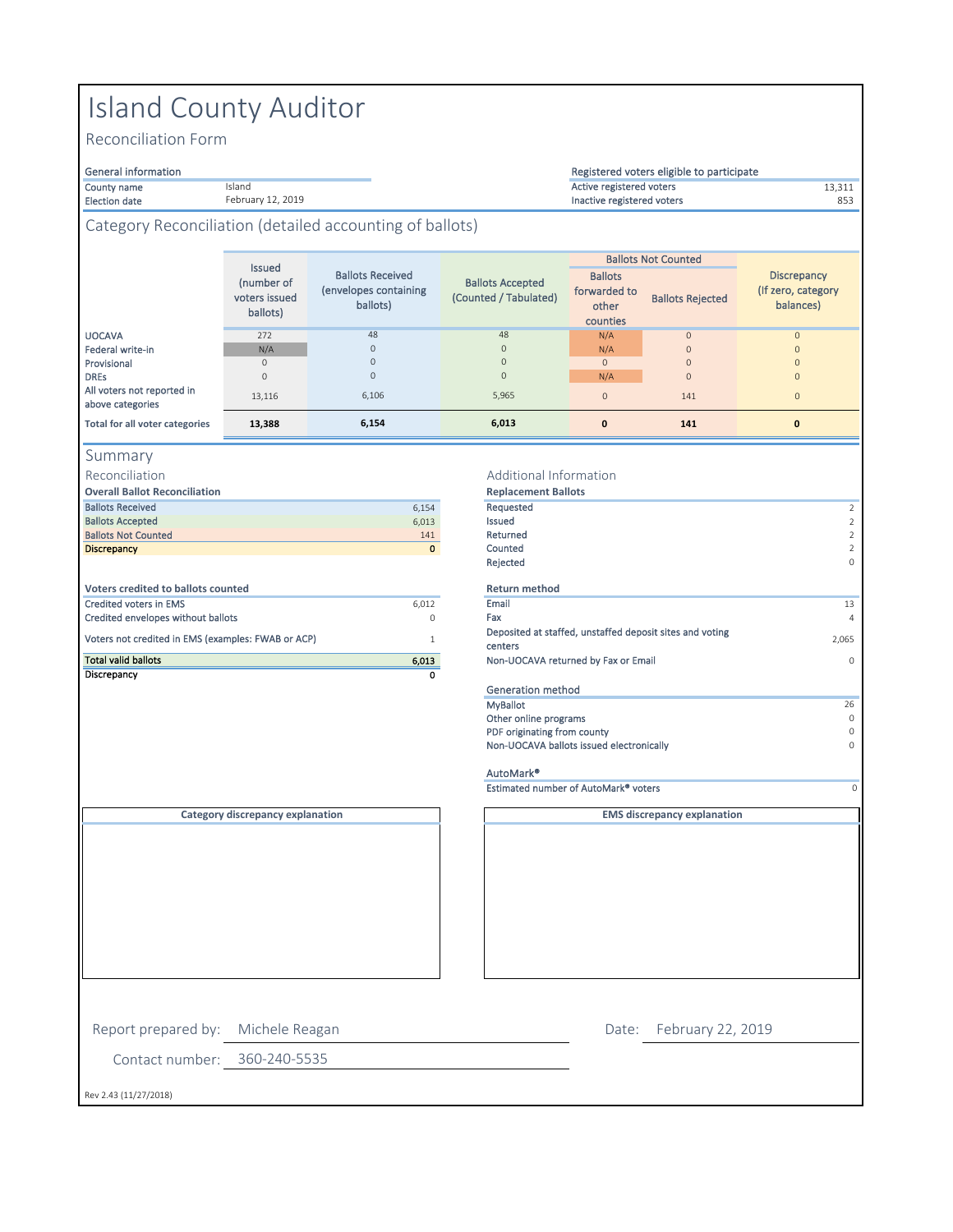| <b>Cumulative Results</b>      |            | <b>Island County, WA</b> | <b>Official results</b>    |  |  |
|--------------------------------|------------|--------------------------|----------------------------|--|--|
|                                |            |                          | <b>Registered Voters</b>   |  |  |
| 2019 February Special Election |            | Special Election         | 6013 of $13311 = 45.17 %$  |  |  |
| <b>Run Time</b>                | 8:57 AM    |                          | <b>Precincts Reporting</b> |  |  |
| Run Date                       | 02/22/2019 | 2/12/2019                | 10 of $10 = 100.00 %$      |  |  |
|                                |            | Page 1 of 1              |                            |  |  |

## **South Whidbey School District Replacement Levy for Educational Programs/Operations**

|                 |                            |                | <b>Election Day</b> |                        |          |                |                     |                |        |
|-----------------|----------------------------|----------------|---------------------|------------------------|----------|----------------|---------------------|----------------|--------|
| Choice<br>Party |                            | Voting         |                     | <b>Absentee Voting</b> |          |                | <b>Early Voting</b> | <b>Total</b>   |        |
| Yes             |                            | 0              | $0.00\%$            | 4359                   | 72.49%   | 0              | $0.00\%$            | 4359           | 72.49% |
| <b>No</b>       |                            | $\overline{0}$ | 0.00%               | 1646                   | 27.37%   | $\overline{0}$ | $0.00\%$            | 1646           | 27.37% |
|                 | Cast Votes:                | 0              | $0.00\%$            | 6005                   | 99.87%   | 0              | $0.00\%$            | 6005           | 99.87% |
|                 | Undervotes:                | $\Omega$       | 0.00%               | 8                      | 0.13%    | $\Omega$       | 0.00%               | 8              | 0.13%  |
|                 | Overvotes:                 | 0              | $0.00\%$            | 0                      | $0.00\%$ | 0              | $0.00\%$            | $\overline{0}$ | 0.00%  |
|                 | Unresolved write-in votes: | $\Omega$       | $0.00\%$            | 0                      | $0.00\%$ | 0              | $0.00\%$            | $\overline{0}$ | 0.00%  |

|                 |                            |              | <b>Election Day</b> |          |                        |                |                     |                |        |  |
|-----------------|----------------------------|--------------|---------------------|----------|------------------------|----------------|---------------------|----------------|--------|--|
| Choice<br>Party |                            |              | Voting              |          | <b>Absentee Voting</b> |                | <b>Early Voting</b> | <b>Total</b>   |        |  |
| Yes             |                            | 0            | $0.00\%$            | 4219     | 70.16%                 | $\Omega$       | $0.00\%$            | 4219           | 70.16% |  |
| No              |                            | $\mathbf{0}$ | 0.00%               | 1765     | 29.35%                 | $\overline{0}$ | 0.00%               | 1765           | 29.35% |  |
|                 | Cast Votes:                | $\Omega$     | $0.00\%$            | 5984     | 99.52%                 | 0              | $0.00\%$            | 5984           | 99.52% |  |
|                 | Undervotes:                | $\Omega$     | $0.00\%$            | 29       | 0.48%                  | $\Omega$       | $0.00\%$            | 29             | 0.48%  |  |
|                 | Overvotes:                 | $\Omega$     | $0.00\%$            | $\Omega$ | 0.00%                  | $\Omega$       | 0.00%               | 0              | 0.00%  |  |
|                 | Unresolved write-in votes: | 0            | $0.00\%$            | $\Omega$ | 0.00%                  | 0              | $0.00\%$            | $\overline{0}$ | 0.00%  |  |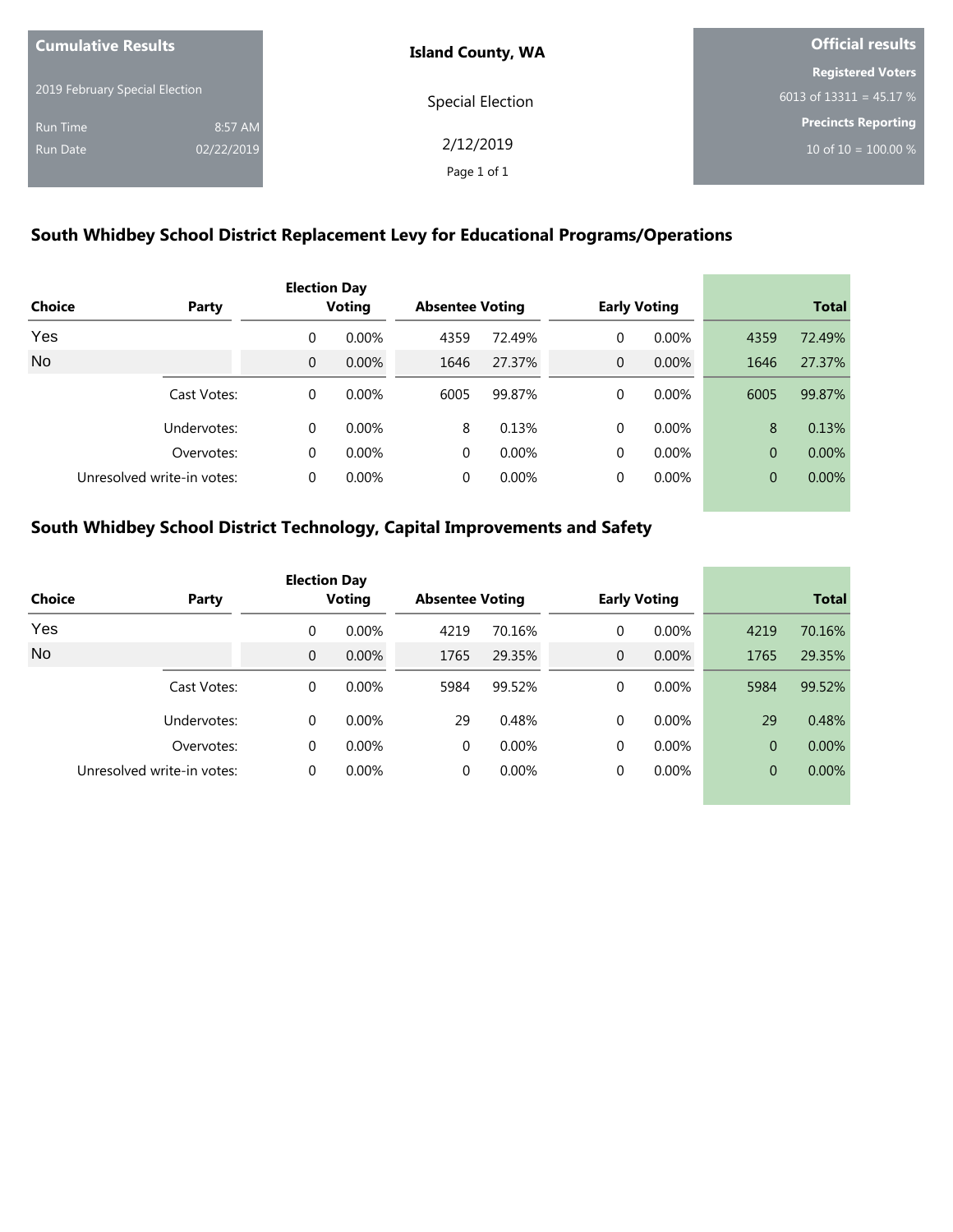| <b>Canvass Results</b>         |            | <b>Island County, WA</b> | <b>Official results</b>    |  |  |
|--------------------------------|------------|--------------------------|----------------------------|--|--|
|                                |            |                          | <b>Registered Voters</b>   |  |  |
| 2019 February Special Election |            | Special Election         | 6013 of $13311 = 45.17 %$  |  |  |
| <b>Run Time</b>                | 8:59 AM    | 2/12/2019                | <b>Precincts Reporting</b> |  |  |
| <b>Run Date</b>                | 02/22/2019 | Page 1 of 2              | 10 of $10 = 100.00 %$      |  |  |

**South Whidbey School District Replacement Levy for Educational Programs/Operations**

| <b>Precinct</b> | Yes  | $\frac{1}{2}$ | Cast Votes | Undervotes     | Overvotes      | Unresolved write-in votes | Election Day Voting Ballots Cast | Absentee Voting Ballots Cast | Early Voting Ballots Cast | <b>Total Ballots Cast</b> | Registered Voters | Turnout Percentage |
|-----------------|------|---------------|------------|----------------|----------------|---------------------------|----------------------------------|------------------------------|---------------------------|---------------------------|-------------------|--------------------|
| 161             | 435  | 214           | 649        | $\mathbf 1$    | $\mathbf 0$    | $\boldsymbol{0}$          | $\boldsymbol{0}$                 | 650                          | $\boldsymbol{0}$          | 650                       | 1360              | 47.79 %            |
| 162             | 454  | 181           | 635        | $\mathbf 0$    | $\overline{0}$ | $\overline{0}$            | $\mathbf 0$                      | 635                          | $\mathbf 0$               | 635                       | 1429              | 44.44 %            |
| 163             | 457  | 134           | 591        | $\mathbf 0$    | $\mathbf 0$    | $\mathbf 0$               | $\boldsymbol{0}$                 | 591                          | $\mathbf 0$               | 591                       | 1269              | 46.57 %            |
| 164             | 472  | 168           | 640        | $\overline{0}$ | $\overline{0}$ | $\overline{0}$            | $\mathbf 0$                      | 640                          | $\mathbf 0$               | 640                       | 1427              | 44.85 %            |
| 165             | 518  | 180           | 698        | $\mathbf 0$    | $\mathbf 0$    | $\mathbf 0$               | $\boldsymbol{0}$                 | 698                          | $\boldsymbol{0}$          | 698                       | 1408              | 49.57 %            |
| 166             | 424  | 86            | 510        | $\overline{2}$ | $\mathbf 0$    | $\mathbf 0$               | $\boldsymbol{0}$                 | 512                          | $\boldsymbol{0}$          | 512                       | 956               | 53.56 %            |
| 167             | 383  | 170           | 553        | $\overline{2}$ | $\mathbf 0$    | $\mathbf 0$               | $\boldsymbol{0}$                 | 555                          | $\mathbf 0$               | 555                       | 1262              | 43.98%             |
| 168             | 429  | 156           | 585        | $\overline{0}$ | $\mathbf 0$    | $\mathbf 0$               | $\mathbf 0$                      | 585                          | $\mathbf 0$               | 585                       | 1490              | 39.26 %            |
| 169             | 370  | 178           | 548        | $\mathbf{1}$   | $\mathbf 0$    | $\boldsymbol{0}$          | $\boldsymbol{0}$                 | 549                          | $\boldsymbol{0}$          | 549                       | 1320              | 41.59%             |
| 170             | 417  | 179           | 596        | $\overline{2}$ | $\mathbf 0$    | 0                         | $\mathbf 0$                      | 598                          | $\boldsymbol{0}$          | 598                       | 1390              | 43.02%             |
| <b>Totals</b>   | 4359 | 1646          | 6005       | 8              | $\mathbf 0$    | $\mathbf 0$               | $\mathbf 0$                      | 6013                         | $\mathbf 0$               | 6013                      | 13311             | 45.17%             |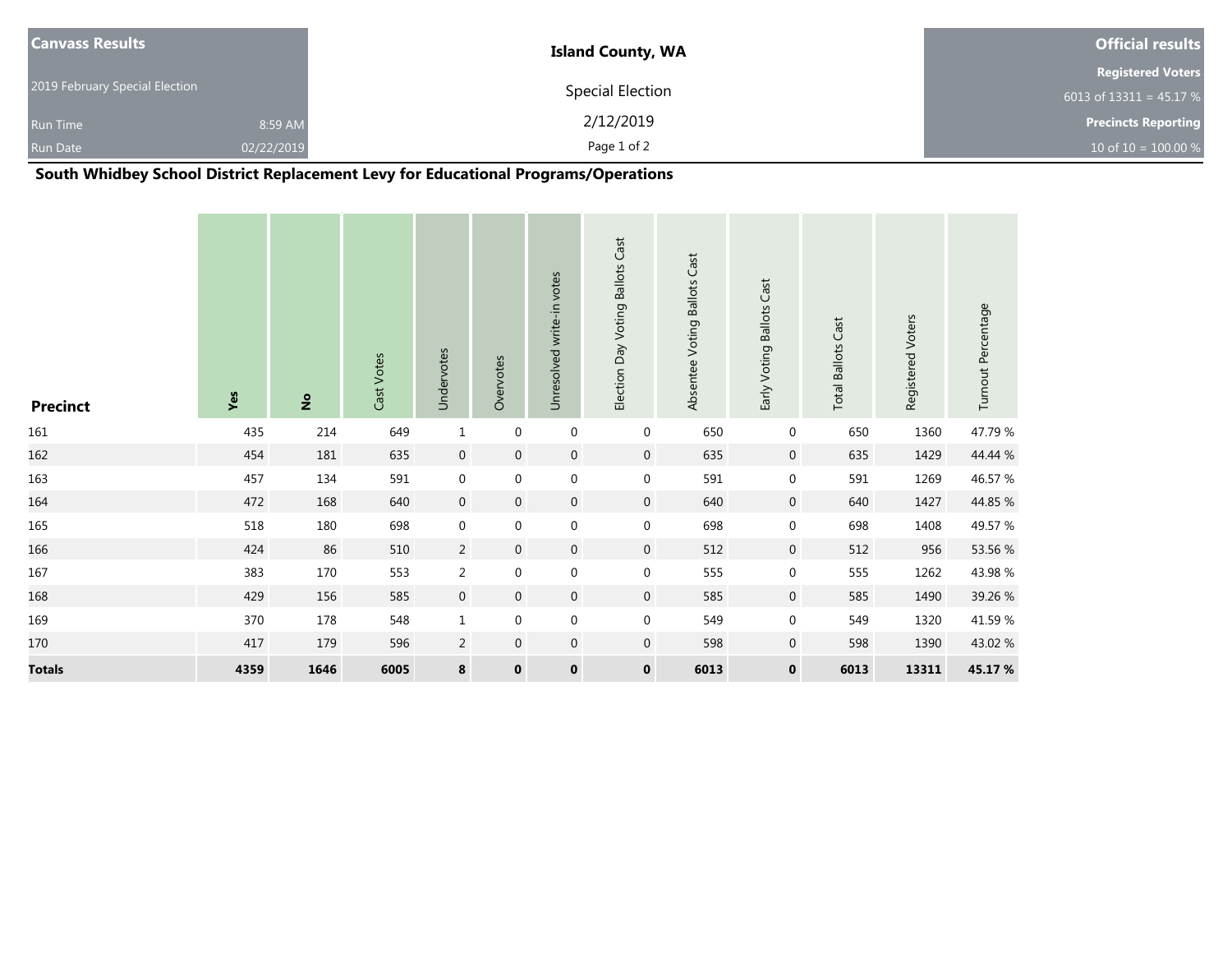| <b>Canvass Results</b>         |            | <b>Island County, WA</b> | <b>Official results</b>              |  |  |
|--------------------------------|------------|--------------------------|--------------------------------------|--|--|
|                                |            |                          | <b>Registered Voters</b>             |  |  |
| 2019 February Special Election |            | Special Election         | 6013 of $1331\overline{1}$ = 45.17 % |  |  |
| <b>Run Time</b>                | 8:59 AM    | 2/12/2019                | <b>Precincts Reporting</b>           |  |  |
| <b>Run Date</b>                | 02/22/2019 | Page 2 of 2              | 10 of $10 = 100.00 %$                |  |  |

| <b>Precinct</b> | Yes  | $\frac{1}{2}$ | Cast Votes | Undervotes      | Overvotes        | Unresolved write-in votes | Election Day Voting Ballots Cast | Absentee Voting Ballots Cast | Early Voting Ballots Cast | <b>Total Ballots Cast</b> | Registered Voters | Turnout Percentage |
|-----------------|------|---------------|------------|-----------------|------------------|---------------------------|----------------------------------|------------------------------|---------------------------|---------------------------|-------------------|--------------------|
| 161             | 422  | 225           | 647        | 3               | $\boldsymbol{0}$ | $\boldsymbol{0}$          | $\boldsymbol{0}$                 | 650                          | $\boldsymbol{0}$          | 650                       | 1360              | 47.79 %            |
| 162             | 423  | $211\,$       | 634        | $\mathbf{1}$    | $\overline{0}$   | $\boldsymbol{0}$          | $\mathbf 0$                      | 635                          | $\boldsymbol{0}$          | 635                       | 1429              | 44.44 %            |
| 163             | 447  | 141           | 588        | 3               | $\mathbf 0$      | $\mathbf 0$               | $\boldsymbol{0}$                 | 591                          | $\boldsymbol{0}$          | 591                       | 1269              | 46.57 %            |
| 164             | 451  | 187           | 638        | $\overline{2}$  | $\overline{0}$   | $\overline{0}$            | $\mathbf 0$                      | 640                          | $\boldsymbol{0}$          | 640                       | 1427              | 44.85 %            |
| 165             | 495  | 199           | 694        | $\overline{4}$  | $\mathbf 0$      | $\boldsymbol{0}$          | $\boldsymbol{0}$                 | 698                          | $\boldsymbol{0}$          | 698                       | 1408              | 49.57 %            |
| 166             | 410  | 97            | 507        | $5\overline{)}$ | $\overline{0}$   | $\overline{0}$            | $\mathbf 0$                      | 512                          | $\boldsymbol{0}$          | 512                       | 956               | 53.56 %            |
| 167             | 377  | 177           | 554        | $\mathbf{1}$    | $\mathbf 0$      | $\mathbf 0$               | $\boldsymbol{0}$                 | 555                          | $\boldsymbol{0}$          | 555                       | 1262              | 43.98%             |
| 168             | 426  | 158           | 584        | $\mathbf{1}$    | $\overline{0}$   | $\mathbf 0$               | $\mathbf{0}$                     | 585                          | $\mathbf 0$               | 585                       | 1490              | 39.26 %            |
| 169             | 350  | 195           | 545        | $\overline{4}$  | $\mathbf 0$      | $\boldsymbol{0}$          | $\boldsymbol{0}$                 | 549                          | $\boldsymbol{0}$          | 549                       | 1320              | 41.59%             |
| 170             | 418  | 175           | 593        | 5               | $\overline{0}$   | $\boldsymbol{0}$          | $\boldsymbol{0}$                 | 598                          | $\boldsymbol{0}$          | 598                       | 1390              | 43.02 %            |
| <b>Totals</b>   | 4219 | 1765          | 5984       | 29              | $\mathbf 0$      | $\mathbf 0$               | $\mathbf 0$                      | 6013                         | $\mathbf 0$               | 6013                      | 13311             | 45.17%             |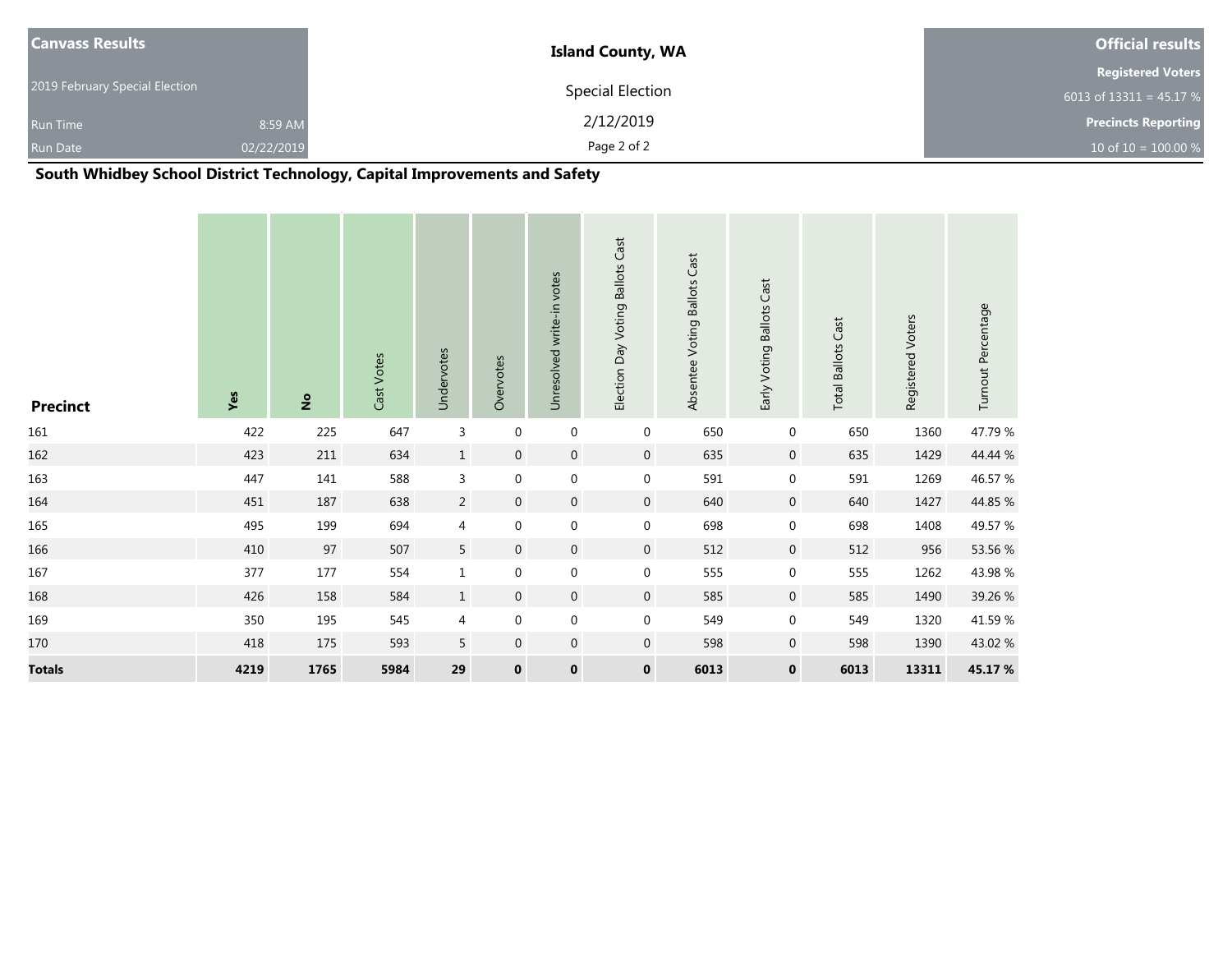| <b>Precinct Results</b>        |            | <b>Island County, WA</b> | Official results           |  |  |
|--------------------------------|------------|--------------------------|----------------------------|--|--|
|                                |            |                          | <b>Registered Voters</b>   |  |  |
| 2019 February Special Election |            | Special Election         | 6013 of $13311 = 45.17 %$  |  |  |
| Run Time                       | 8:59 AM    |                          | <b>Precincts Reporting</b> |  |  |
| Run Date                       | 02/22/2019 | 2/12/2019                | 10 of $10 = 100.00 %$      |  |  |
|                                |            | Page 1 of 10             |                            |  |  |

#### **South Whidbey School District Replacement Levy for Educational Programs/Operations**

| <b>Choice</b><br>Party |                            |          | <b>Election Day</b><br>Voting |     | <b>Absentee Voting</b> |   | <b>Early Voting</b> |          | <b>Total</b> |  |
|------------------------|----------------------------|----------|-------------------------------|-----|------------------------|---|---------------------|----------|--------------|--|
| Yes                    |                            | 0        | $0.00\%$                      | 435 | 66.92%                 | 0 | $0.00\%$            | 435      | 66.92%       |  |
| <b>No</b>              |                            | $\Omega$ | 0.00%                         | 214 | 32.92%                 | 0 | $0.00\%$            | 214      | 32.92%       |  |
|                        | Cast Votes:                | 0        | 0.00%                         | 649 | 99.85%                 | 0 | $0.00\%$            | 649      | 99.85%       |  |
|                        | Undervotes:                | 0        | $0.00\%$                      |     | 0.15%                  | 0 | 0.00%               |          | 0.15%        |  |
|                        | Overvotes:                 | 0        | 0.00%                         | 0   | 0.00%                  | 0 | 0.00%               | $\Omega$ | 0.00%        |  |
|                        | Unresolved write-in votes: | 0        | 0.00%                         | 0   | $0.00\%$               | 0 | $0.00\%$            | $\Omega$ | 0.00%        |  |

| <b>Choice</b> | Party                      |          | <b>Election Day</b><br><b>Voting</b> | <b>Absentee Voting</b> |          |                | <b>Early Voting</b> |                | <b>Total</b> |
|---------------|----------------------------|----------|--------------------------------------|------------------------|----------|----------------|---------------------|----------------|--------------|
| Yes           |                            | $\Omega$ | $0.00\%$                             | 422                    | 64.92%   | 0              | $0.00\%$            | 422            | 64.92%       |
| <b>No</b>     |                            | $\Omega$ | 0.00%                                | 225                    | 34.62%   | $\overline{0}$ | $0.00\%$            | 225            | 34.62%       |
|               | Cast Votes:                | $\Omega$ | $0.00\%$                             | 647                    | 99.54%   | 0              | $0.00\%$            | 647            | 99.54%       |
|               | Undervotes:                | $\Omega$ | $0.00\%$                             | 3                      | 0.46%    | $\Omega$       | $0.00\%$            | 3              | 0.46%        |
|               | Overvotes:                 | $\Omega$ | 0.00%                                | $\Omega$               | 0.00%    | 0              | 0.00%               | 0              | 0.00%        |
|               | Unresolved write-in votes: | 0        | $0.00\%$                             | $\Omega$               | $0.00\%$ | $\Omega$       | $0.00\%$            | $\overline{0}$ | 0.00%        |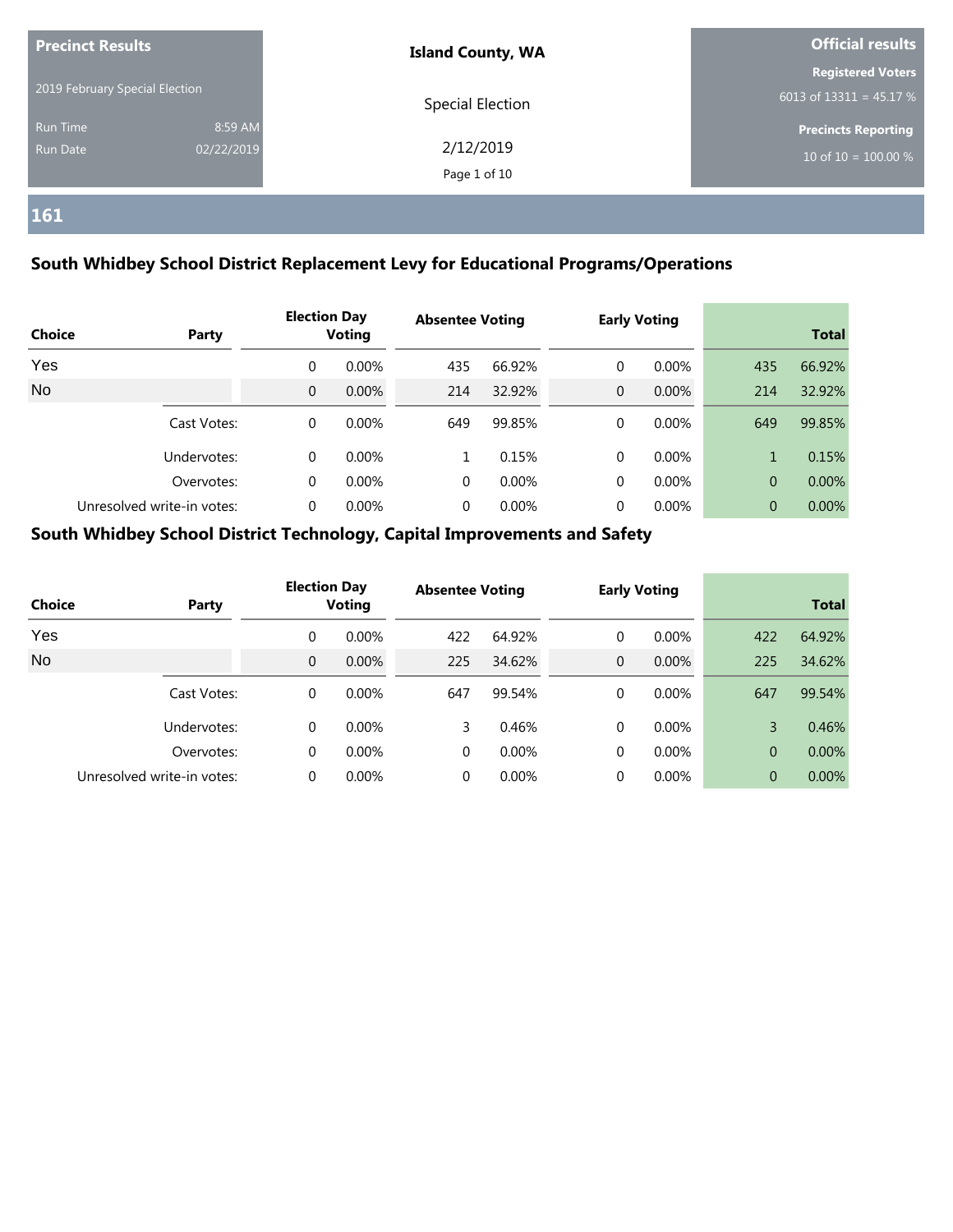| <b>Precinct Results</b>        |            | <b>Island County, WA</b> | Official results           |  |  |
|--------------------------------|------------|--------------------------|----------------------------|--|--|
|                                |            |                          | <b>Registered Voters</b>   |  |  |
| 2019 February Special Election |            | Special Election         | 6013 of $13311 = 45.17 %$  |  |  |
| Run Time                       | 8:59 AM    |                          | <b>Precincts Reporting</b> |  |  |
| Run Date                       | 02/22/2019 | 2/12/2019                | 10 of $10 = 100.00 %$      |  |  |
|                                |            | Page 2 of 10             |                            |  |  |

#### **South Whidbey School District Replacement Levy for Educational Programs/Operations**

| <b>Choice</b> | Party                      |          | <b>Election Day</b><br>Voting | <b>Absentee Voting</b> |          |   | <b>Early Voting</b> |                | <b>Total</b> |
|---------------|----------------------------|----------|-------------------------------|------------------------|----------|---|---------------------|----------------|--------------|
| Yes           |                            | 0        | $0.00\%$                      | 454                    | 71.50%   | 0 | $0.00\%$            | 454            | 71.50%       |
| <b>No</b>     |                            | $\Omega$ | 0.00%                         | 181                    | 28.50%   | 0 | $0.00\%$            | 181            | 28.50%       |
|               | Cast Votes:                | 0        | $0.00\%$                      | 635                    | 100.00%  | 0 | $0.00\%$            | 635            | 100.00%      |
|               | Undervotes:                | 0        | $0.00\%$                      | 0                      | 0.00%    | 0 | 0.00%               | $\Omega$       | $0.00\%$     |
|               | Overvotes:                 | 0        | 0.00%                         | 0                      | 0.00%    | 0 | 0.00%               | $\overline{0}$ | 0.00%        |
|               | Unresolved write-in votes: | 0        | 0.00%                         | 0                      | $0.00\%$ | 0 | $0.00\%$            | $\Omega$       | 0.00%        |

| <b>Choice</b> | Party                      |          | <b>Election Day</b><br><b>Voting</b> | <b>Absentee Voting</b> |          |              | <b>Early Voting</b> |                | <b>Total</b> |
|---------------|----------------------------|----------|--------------------------------------|------------------------|----------|--------------|---------------------|----------------|--------------|
| Yes           |                            | $\Omega$ | $0.00\%$                             | 423                    | 66.61%   | 0            | $0.00\%$            | 423            | 66.61%       |
| <b>No</b>     |                            | $\Omega$ | 0.00%                                | 211                    | 33.23%   | $\mathbf{0}$ | 0.00%               | 211            | 33.23%       |
|               | Cast Votes:                | $\Omega$ | $0.00\%$                             | 634                    | 99.84%   | $\Omega$     | $0.00\%$            | 634            | 99.84%       |
|               | Undervotes:                | $\Omega$ | $0.00\%$                             | 1                      | 0.16%    | $\Omega$     | $0.00\%$            | $\mathbf{1}$   | 0.16%        |
|               | Overvotes:                 | $\Omega$ | $0.00\%$                             | $\Omega$               | 0.00%    | $\Omega$     | 0.00%               | $\overline{0}$ | 0.00%        |
|               | Unresolved write-in votes: |          | $0.00\%$                             |                        | $0.00\%$ |              | $0.00\%$            | $\overline{0}$ | 0.00%        |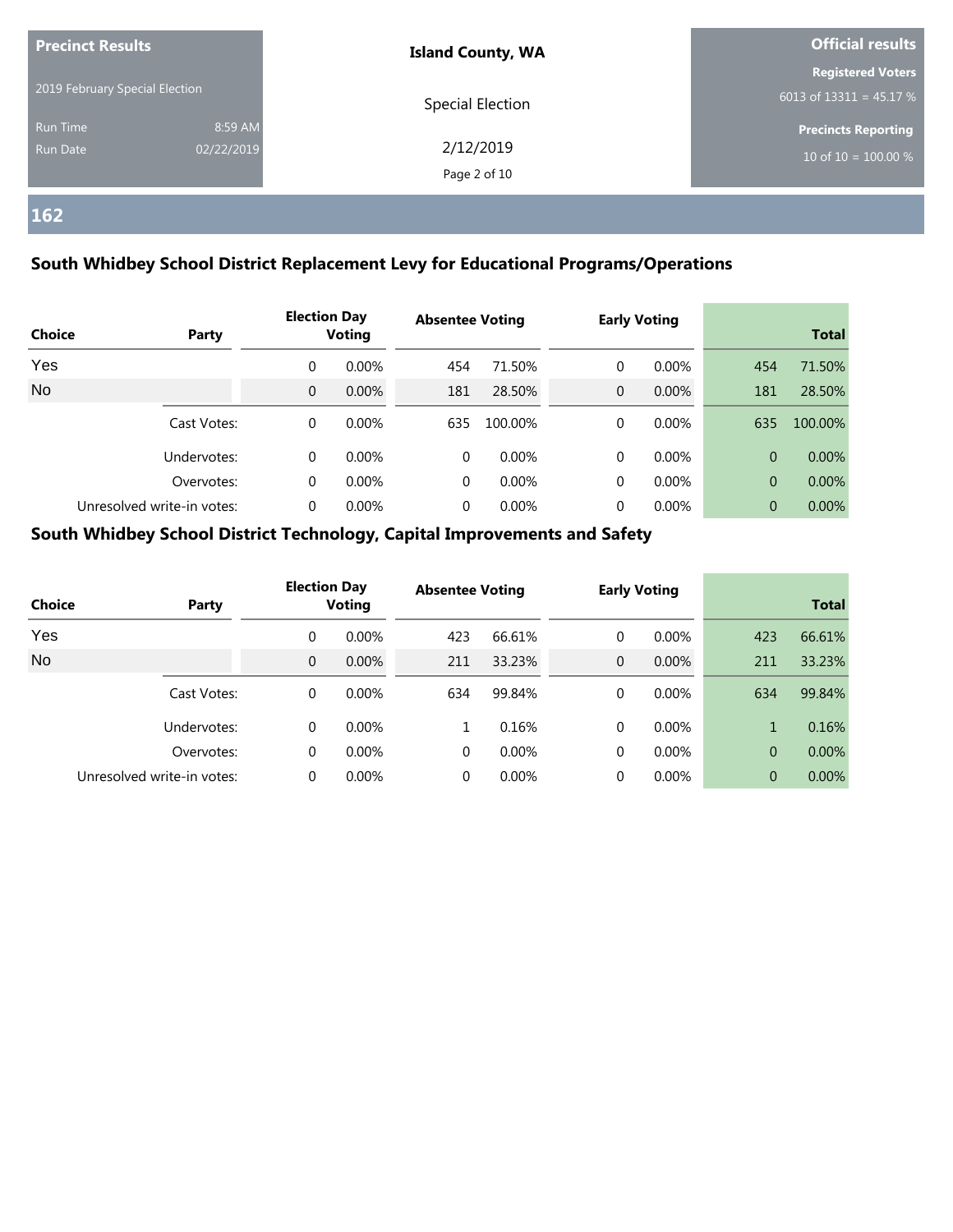| <b>Precinct Results</b>        |            | <b>Island County, WA</b> | Official results           |  |  |
|--------------------------------|------------|--------------------------|----------------------------|--|--|
|                                |            |                          | <b>Registered Voters</b>   |  |  |
| 2019 February Special Election |            | Special Election         | 6013 of $13311 = 45.17 %$  |  |  |
| Run Time                       | 8:59 AM    |                          | <b>Precincts Reporting</b> |  |  |
| Run Date                       | 02/22/2019 | 2/12/2019                | 10 of $10 = 100.00 %$      |  |  |
|                                |            | Page 3 of 10             |                            |  |  |

#### **South Whidbey School District Replacement Levy for Educational Programs/Operations**

| <b>Choice</b> | Party                      |          | <b>Election Day</b><br><b>Voting</b> | <b>Absentee Voting</b> |          |   | <b>Early Voting</b> |          | <b>Total</b> |
|---------------|----------------------------|----------|--------------------------------------|------------------------|----------|---|---------------------|----------|--------------|
| Yes           |                            | 0        | $0.00\%$                             | 457                    | 77.33%   | 0 | $0.00\%$            | 457      | 77.33%       |
| <b>No</b>     |                            | $\Omega$ | 0.00%                                | 134                    | 22.67%   | 0 | $0.00\%$            | 134      | 22.67%       |
|               | Cast Votes:                | 0        | 0.00%                                | 591                    | 100.00%  | 0 | $0.00\%$            | 591      | 100.00%      |
|               | Undervotes:                | 0        | $0.00\%$                             | 0                      | 0.00%    | 0 | 0.00%               | $\Omega$ | $0.00\%$     |
|               | Overvotes:                 | 0        | 0.00%                                | 0                      | 0.00%    | 0 | 0.00%               | $\Omega$ | 0.00%        |
|               | Unresolved write-in votes: | 0        | 0.00%                                | 0                      | $0.00\%$ | 0 | $0.00\%$            | $\Omega$ | 0.00%        |

| <b>Choice</b> | Party                      |          | <b>Election Day</b><br><b>Voting</b> | <b>Absentee Voting</b> |          |              | <b>Early Voting</b> |                | <b>Total</b> |
|---------------|----------------------------|----------|--------------------------------------|------------------------|----------|--------------|---------------------|----------------|--------------|
| Yes           |                            | $\Omega$ | $0.00\%$                             | 447                    | 75.63%   | 0            | $0.00\%$            | 447            | 75.63%       |
| <b>No</b>     |                            | $\Omega$ | 0.00%                                | 141                    | 23.86%   | $\mathbf{0}$ | 0.00%               | 141            | 23.86%       |
|               | Cast Votes:                | $\Omega$ | $0.00\%$                             | 588                    | 99.49%   | $\Omega$     | $0.00\%$            | 588            | 99.49%       |
|               | Undervotes:                | $\Omega$ | $0.00\%$                             | 3                      | 0.51%    | $\Omega$     | $0.00\%$            | 3              | 0.51%        |
|               | Overvotes:                 | $\Omega$ | $0.00\%$                             | $\Omega$               | 0.00%    | $\Omega$     | 0.00%               | $\overline{0}$ | 0.00%        |
|               | Unresolved write-in votes: |          | $0.00\%$                             |                        | $0.00\%$ |              | $0.00\%$            | $\overline{0}$ | 0.00%        |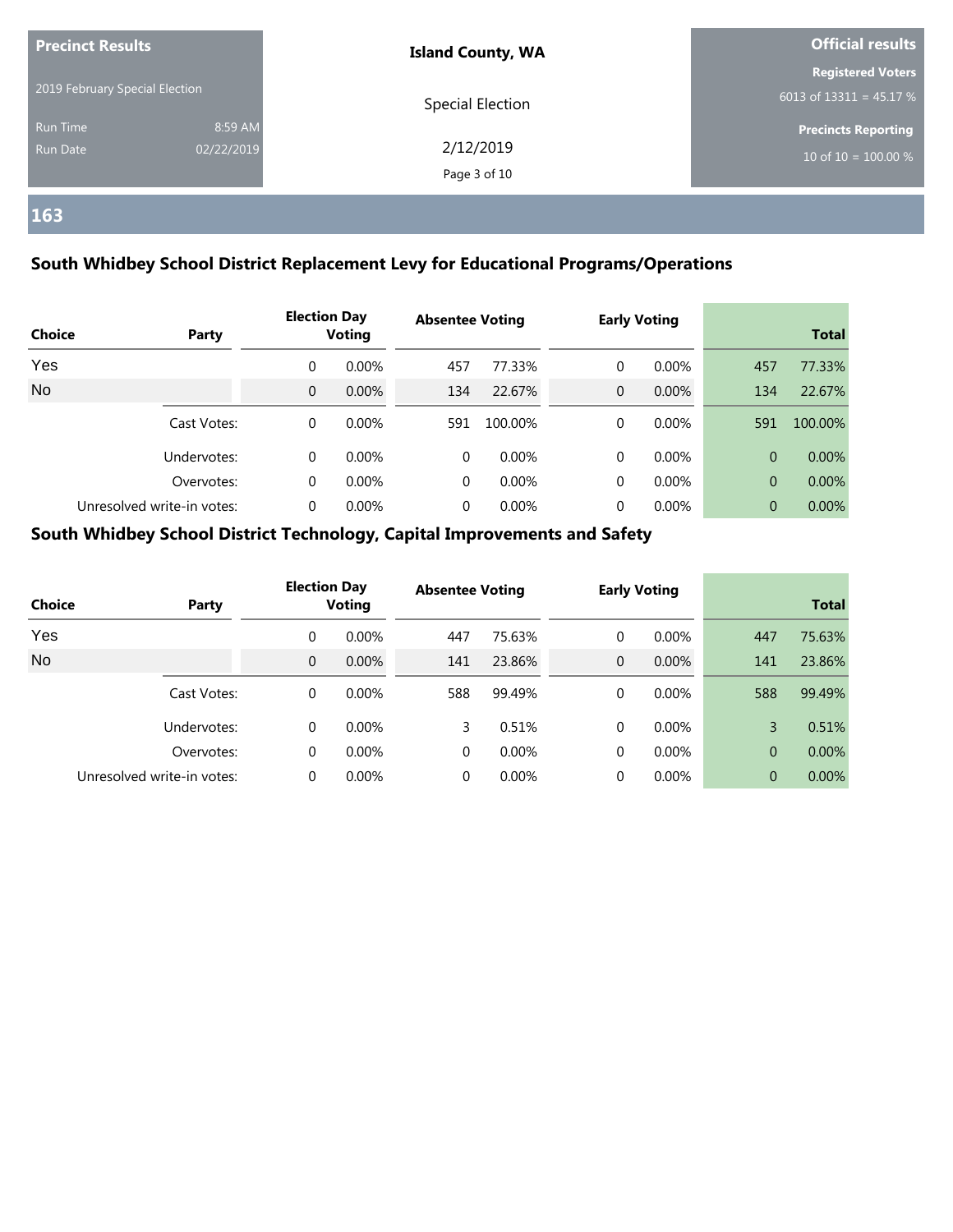| <b>Precinct Results</b>        |            | <b>Island County, WA</b> | Official results           |  |  |
|--------------------------------|------------|--------------------------|----------------------------|--|--|
|                                |            |                          | <b>Registered Voters</b>   |  |  |
| 2019 February Special Election |            | Special Election         | 6013 of $13311 = 45.17 %$  |  |  |
| Run Time                       | 8:59 AM    |                          | <b>Precincts Reporting</b> |  |  |
| Run Date                       | 02/22/2019 | 2/12/2019                | $10$ of $10 = 100.00 %$    |  |  |
|                                |            | Page 4 of 10             |                            |  |  |

#### **South Whidbey School District Replacement Levy for Educational Programs/Operations**

| <b>Choice</b> | Party                      |          | <b>Election Day</b><br>Voting | <b>Absentee Voting</b> |         |   | <b>Early Voting</b> |                | <b>Total</b> |
|---------------|----------------------------|----------|-------------------------------|------------------------|---------|---|---------------------|----------------|--------------|
| Yes           |                            | $\Omega$ | $0.00\%$                      | 472                    | 73.75%  | 0 | $0.00\%$            | 472            | 73.75%       |
| No            |                            | $\Omega$ | 0.00%                         | 168                    | 26.25%  | 0 | $0.00\%$            | 168            | 26.25%       |
|               | Cast Votes:                | 0        | $0.00\%$                      | 640                    | 100.00% | 0 | $0.00\%$            | 640            | 100.00%      |
|               | Undervotes:                | 0        | $0.00\%$                      | 0                      | 0.00%   | 0 | 0.00%               | $\Omega$       | $0.00\%$     |
|               | Overvotes:                 | 0        | 0.00%                         | 0                      | 0.00%   | 0 | 0.00%               | $\overline{0}$ | 0.00%        |
|               | Unresolved write-in votes: | 0        | $0.00\%$                      | 0                      | 0.00%   | 0 | $0.00\%$            | $\Omega$       | 0.00%        |

| <b>Choice</b> | Party                      |          | <b>Election Day</b><br><b>Voting</b> | <b>Absentee Voting</b> |          |                | <b>Early Voting</b> |                | <b>Total</b> |
|---------------|----------------------------|----------|--------------------------------------|------------------------|----------|----------------|---------------------|----------------|--------------|
| Yes           |                            | $\Omega$ | $0.00\%$                             | 451                    | 70.47%   | 0              | $0.00\%$            | 451            | 70.47%       |
| <b>No</b>     |                            | $\Omega$ | 0.00%                                | 187                    | 29.22%   | $\overline{0}$ | 0.00%               | 187            | 29.22%       |
|               | Cast Votes:                | $\Omega$ | $0.00\%$                             | 638                    | 99.69%   | 0              | $0.00\%$            | 638            | 99.69%       |
|               | Undervotes:                | $\Omega$ | $0.00\%$                             | 2                      | 0.31%    | $\Omega$       | $0.00\%$            | 2              | 0.31%        |
|               | Overvotes:                 | $\Omega$ | $0.00\%$                             | 0                      | 0.00%    | 0              | 0.00%               | $\overline{0}$ | 0.00%        |
|               | Unresolved write-in votes: |          | $0.00\%$                             | 0                      | $0.00\%$ | 0              | $0.00\%$            | $\overline{0}$ | $0.00\%$     |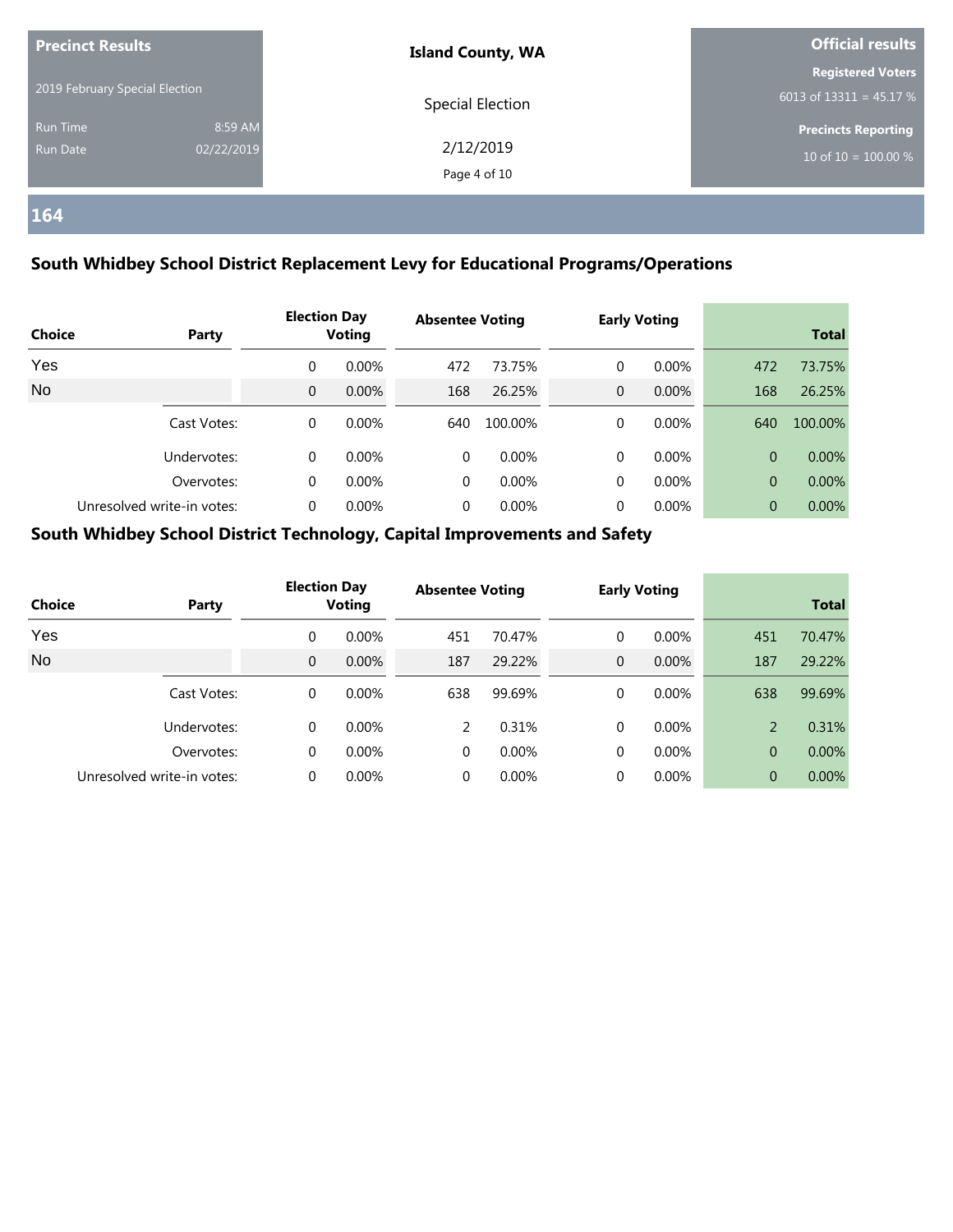| <b>Precinct Results</b><br>2019 February Special Election |                       | <b>Island County, WA</b>  | <b>Official results</b>                               |  |  |
|-----------------------------------------------------------|-----------------------|---------------------------|-------------------------------------------------------|--|--|
|                                                           |                       | Special Election          | <b>Registered Voters</b><br>6013 of $13311 = 45.17 %$ |  |  |
| Run Time<br>Run Date                                      | 8:59 AM<br>02/22/2019 | 2/12/2019<br>Page 5 of 10 | <b>Precincts Reporting</b><br>$10$ of $10 = 100.00\%$ |  |  |

#### **South Whidbey School District Replacement Levy for Educational Programs/Operations**

| <b>Choice</b> | Party                      |          | <b>Election Day</b><br>Voting | <b>Absentee Voting</b> |         |   | <b>Early Voting</b> |                | <b>Total</b> |
|---------------|----------------------------|----------|-------------------------------|------------------------|---------|---|---------------------|----------------|--------------|
| Yes           |                            | 0        | $0.00\%$                      | 518                    | 74.21%  | 0 | $0.00\%$            | 518            | 74.21%       |
| No            |                            | $\Omega$ | 0.00%                         | 180                    | 25.79%  | 0 | $0.00\%$            | 180            | 25.79%       |
|               | Cast Votes:                | 0        | $0.00\%$                      | 698                    | 100.00% | 0 | $0.00\%$            | 698            | 100.00%      |
|               | Undervotes:                | 0        | $0.00\%$                      | 0                      | 0.00%   | 0 | 0.00%               | $\Omega$       | $0.00\%$     |
|               | Overvotes:                 | 0        | 0.00%                         | 0                      | 0.00%   | 0 | 0.00%               | $\overline{0}$ | 0.00%        |
|               | Unresolved write-in votes: | 0        | $0.00\%$                      | 0                      | 0.00%   | 0 | $0.00\%$            | $\Omega$       | 0.00%        |

| <b>Choice</b> | Party                      |          | <b>Election Day</b><br><b>Voting</b> | <b>Absentee Voting</b> |          |                | <b>Early Voting</b> |                | <b>Total</b> |
|---------------|----------------------------|----------|--------------------------------------|------------------------|----------|----------------|---------------------|----------------|--------------|
| Yes           |                            | $\Omega$ | $0.00\%$                             | 495                    | 70.92%   | 0              | $0.00\%$            | 495            | 70.92%       |
| <b>No</b>     |                            | $\Omega$ | 0.00%                                | 199                    | 28.51%   | $\overline{0}$ | 0.00%               | 199            | 28.51%       |
|               | Cast Votes:                | $\Omega$ | $0.00\%$                             | 694                    | 99.43%   | 0              | $0.00\%$            | 694            | 99.43%       |
|               | Undervotes:                | $\Omega$ | $0.00\%$                             | 4                      | 0.57%    | $\Omega$       | $0.00\%$            | $\overline{4}$ | 0.57%        |
|               | Overvotes:                 | $\Omega$ | 0.00%                                | 0                      | 0.00%    | 0              | 0.00%               | $\overline{0}$ | 0.00%        |
|               | Unresolved write-in votes: |          | $0.00\%$                             | 0                      | $0.00\%$ | 0              | $0.00\%$            | $\overline{0}$ | 0.00%        |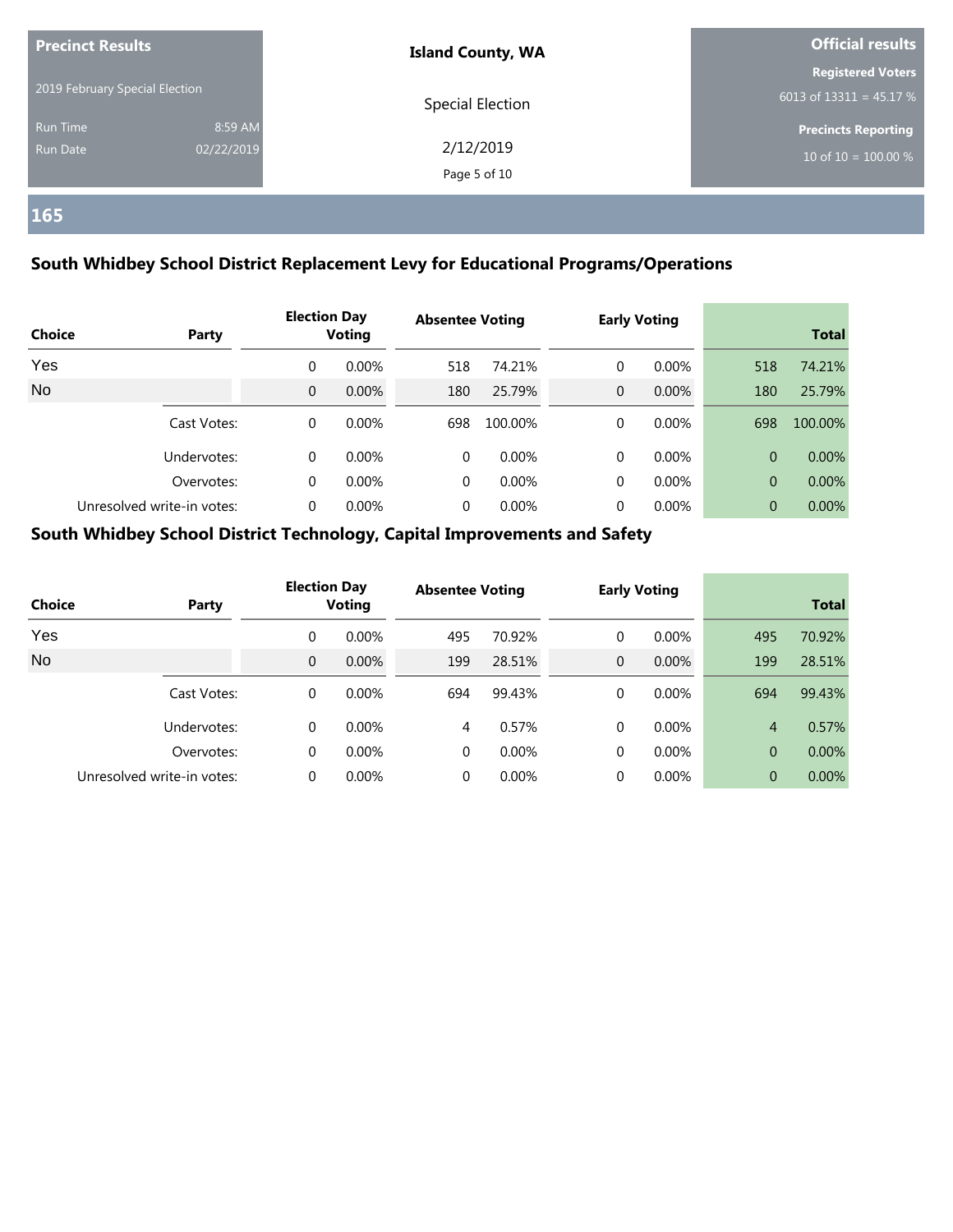| <b>Precinct Results</b>        |            | <b>Island County, WA</b> | Official results           |  |  |
|--------------------------------|------------|--------------------------|----------------------------|--|--|
|                                |            |                          | <b>Registered Voters</b>   |  |  |
| 2019 February Special Election |            | Special Election         | 6013 of $13311 = 45.17 %$  |  |  |
| Run Time                       | 8:59 AM    |                          | <b>Precincts Reporting</b> |  |  |
| Run Date                       | 02/22/2019 | 2/12/2019                | $10$ of $10 = 100.00 %$    |  |  |
|                                |            | Page 6 of 10             |                            |  |  |

#### **South Whidbey School District Replacement Levy for Educational Programs/Operations**

| <b>Choice</b> | Party                      |          | <b>Election Day</b><br>Voting | <b>Absentee Voting</b> |          |   | <b>Early Voting</b> |                | <b>Total</b> |
|---------------|----------------------------|----------|-------------------------------|------------------------|----------|---|---------------------|----------------|--------------|
| Yes           |                            | 0        | $0.00\%$                      | 424                    | 82.81%   | 0 | $0.00\%$            | 424            | 82.81%       |
| <b>No</b>     |                            | $\Omega$ | 0.00%                         | 86                     | 16.80%   | 0 | $0.00\%$            | 86             | 16.80%       |
|               | Cast Votes:                | 0        | 0.00%                         | 510                    | 99.61%   | 0 | $0.00\%$            | 510            | 99.61%       |
|               | Undervotes:                | 0        | $0.00\%$                      | $\mathcal{P}$          | 0.39%    | 0 | 0.00%               | $\overline{2}$ | 0.39%        |
|               | Overvotes:                 | 0        | 0.00%                         | 0                      | 0.00%    | 0 | 0.00%               | $\Omega$       | 0.00%        |
|               | Unresolved write-in votes: | 0        | 0.00%                         | 0                      | $0.00\%$ | 0 | $0.00\%$            | $\overline{0}$ | 0.00%        |

| <b>Choice</b> | Party                      |          | <b>Election Day</b><br><b>Voting</b> | <b>Absentee Voting</b> |          |                | <b>Early Voting</b> |                | <b>Total</b> |
|---------------|----------------------------|----------|--------------------------------------|------------------------|----------|----------------|---------------------|----------------|--------------|
| Yes           |                            | $\Omega$ | $0.00\%$                             | 410                    | 80.08%   | 0              | $0.00\%$            | 410            | 80.08%       |
| <b>No</b>     |                            | $\Omega$ | 0.00%                                | 97                     | 18.95%   | $\overline{0}$ | 0.00%               | 97             | 18.95%       |
|               | Cast Votes:                | $\Omega$ | $0.00\%$                             | 507                    | 99.02%   | 0              | $0.00\%$            | 507            | 99.02%       |
|               | Undervotes:                | $\Omega$ | $0.00\%$                             | 5.                     | 0.98%    | 0              | $0.00\%$            | 5              | 0.98%        |
|               | Overvotes:                 | $\Omega$ | 0.00%                                | 0                      | 0.00%    | 0              | 0.00%               | $\overline{0}$ | 0.00%        |
|               | Unresolved write-in votes: |          | $0.00\%$                             | 0                      | $0.00\%$ | 0              | $0.00\%$            | $\overline{0}$ | 0.00%        |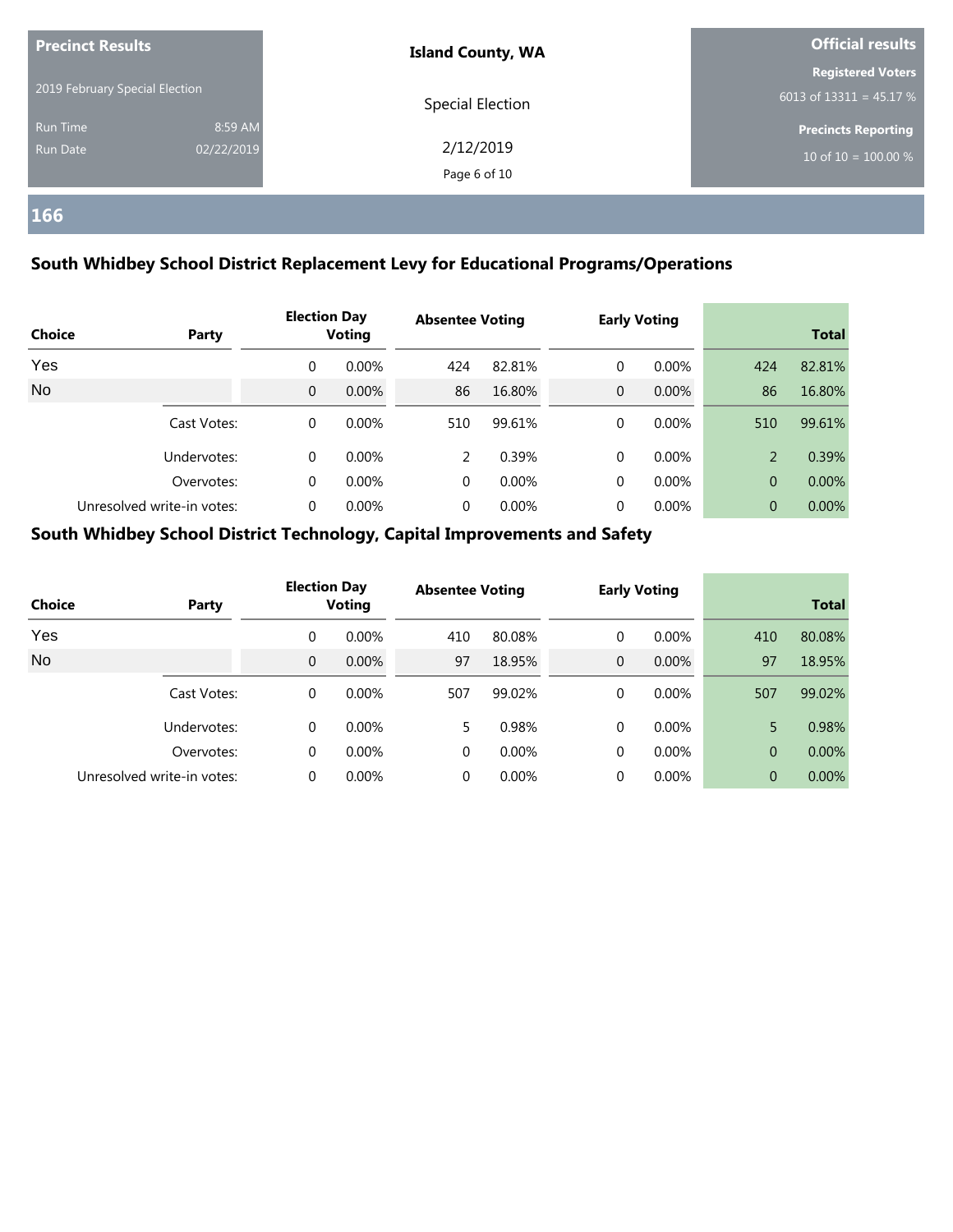| <b>Precinct Results</b>        |            | <b>Island County, WA</b> | Official results           |  |  |
|--------------------------------|------------|--------------------------|----------------------------|--|--|
|                                |            |                          | <b>Registered Voters</b>   |  |  |
| 2019 February Special Election |            | Special Election         | 6013 of $13311 = 45.17 %$  |  |  |
| Run Time                       | 8:59 AM    |                          | <b>Precincts Reporting</b> |  |  |
| Run Date                       | 02/22/2019 | 2/12/2019                | 10 of $10 = 100.00 %$      |  |  |
|                                |            | Page 7 of 10             |                            |  |  |

#### **South Whidbey School District Replacement Levy for Educational Programs/Operations**

| <b>Choice</b> | Party                      |          | <b>Election Day</b><br>Voting | <b>Absentee Voting</b> |          |   | <b>Early Voting</b> |                | <b>Total</b> |
|---------------|----------------------------|----------|-------------------------------|------------------------|----------|---|---------------------|----------------|--------------|
| Yes           |                            | 0        | $0.00\%$                      | 383                    | 69.01%   | 0 | $0.00\%$            | 383            | 69.01%       |
| <b>No</b>     |                            | $\Omega$ | 0.00%                         | 170                    | 30.63%   | 0 | $0.00\%$            | 170            | 30.63%       |
|               | Cast Votes:                | 0        | $0.00\%$                      | 553                    | 99.64%   | 0 | $0.00\%$            | 553            | 99.64%       |
|               | Undervotes:                | 0        | 0.00%                         | $\mathcal{P}$          | 0.36%    | 0 | 0.00%               | $\overline{2}$ | 0.36%        |
|               | Overvotes:                 | 0        | 0.00%                         | 0                      | 0.00%    | 0 | 0.00%               | $\Omega$       | 0.00%        |
|               | Unresolved write-in votes: | 0        | 0.00%                         | 0                      | $0.00\%$ | 0 | $0.00\%$            | $\overline{0}$ | 0.00%        |

| <b>Choice</b> | Party                      |          | <b>Election Day</b><br><b>Voting</b> | <b>Absentee Voting</b> |          |                | <b>Early Voting</b> |                | <b>Total</b> |
|---------------|----------------------------|----------|--------------------------------------|------------------------|----------|----------------|---------------------|----------------|--------------|
| Yes           |                            | $\Omega$ | $0.00\%$                             | 377                    | 67.93%   | 0              | $0.00\%$            | 377            | 67.93%       |
| <b>No</b>     |                            | $\Omega$ | 0.00%                                | 177                    | 31.89%   | $\overline{0}$ | $0.00\%$            | 177            | 31.89%       |
|               | Cast Votes:                | $\Omega$ | $0.00\%$                             | 554                    | 99.82%   | 0              | $0.00\%$            | 554            | 99.82%       |
|               | Undervotes:                | $\Omega$ | $0.00\%$                             | 1                      | 0.18%    | $\Omega$       | $0.00\%$            | $\mathbf{1}$   | 0.18%        |
|               | Overvotes:                 | $\Omega$ | $0.00\%$                             | $\Omega$               | 0.00%    | 0              | 0.00%               | 0              | 0.00%        |
|               | Unresolved write-in votes: | 0        | $0.00\%$                             | $\Omega$               | $0.00\%$ | $\Omega$       | $0.00\%$            | $\overline{0}$ | $0.00\%$     |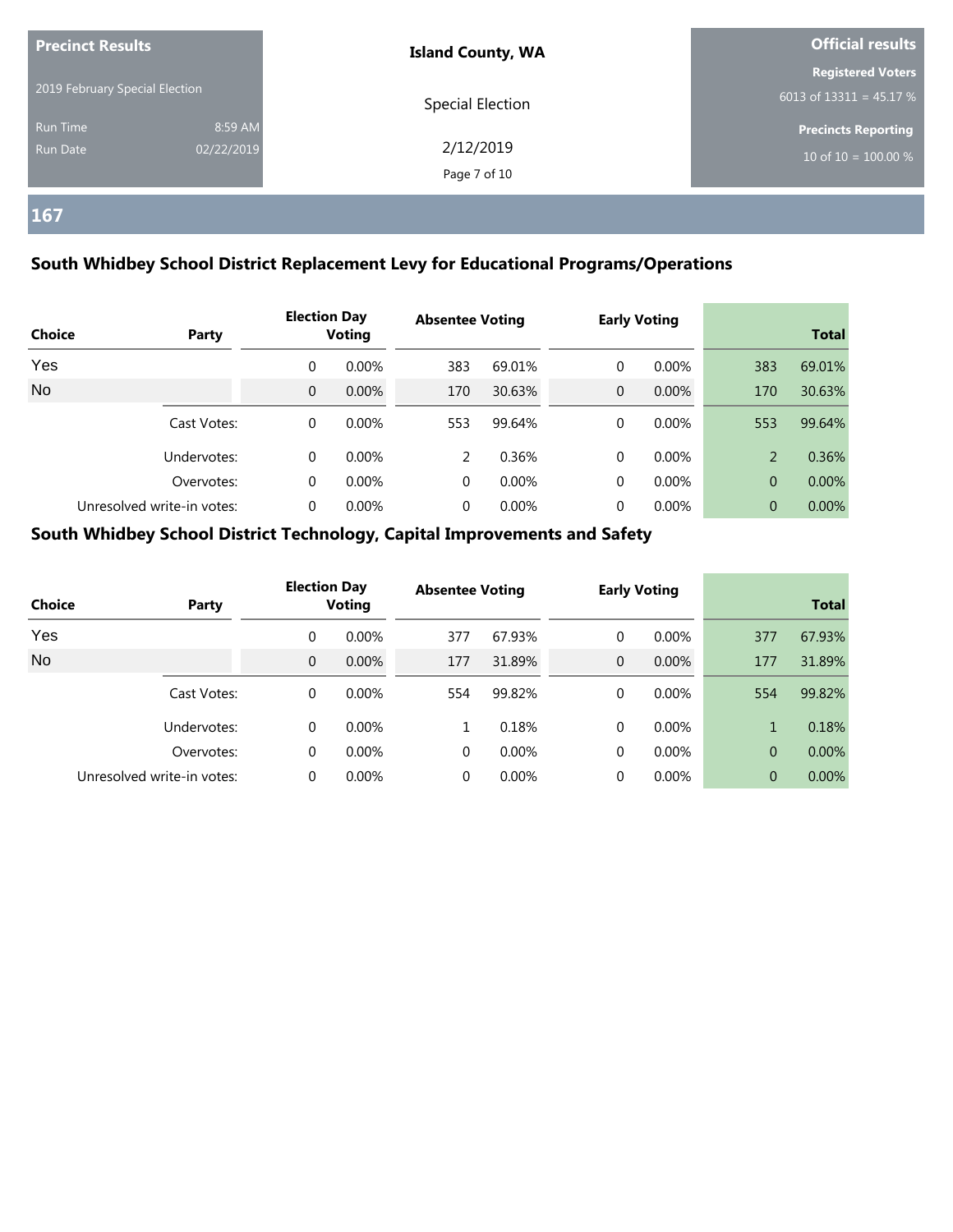| <b>Precinct Results</b><br>2019 February Special Election |                       | <b>Island County, WA</b>  | <b>Official results</b>                               |  |  |
|-----------------------------------------------------------|-----------------------|---------------------------|-------------------------------------------------------|--|--|
|                                                           |                       | Special Election          | <b>Registered Voters</b><br>6013 of $13311 = 45.17 %$ |  |  |
| Run Time<br>Run Date                                      | 8:59 AM<br>02/22/2019 | 2/12/2019<br>Page 8 of 10 | <b>Precincts Reporting</b><br>$10$ of $10 = 100.00 %$ |  |  |

#### **South Whidbey School District Replacement Levy for Educational Programs/Operations**

| <b>Choice</b> | Party                      |          | <b>Election Day</b><br>Voting | <b>Absentee Voting</b> |         |   | <b>Early Voting</b> |                | <b>Total</b> |
|---------------|----------------------------|----------|-------------------------------|------------------------|---------|---|---------------------|----------------|--------------|
| Yes           |                            | $\Omega$ | $0.00\%$                      | 429                    | 73.33%  | 0 | $0.00\%$            | 429            | 73.33%       |
| No            |                            | $\Omega$ | 0.00%                         | 156                    | 26.67%  | 0 | $0.00\%$            | 156            | 26.67%       |
|               | Cast Votes:                | 0        | $0.00\%$                      | 585                    | 100.00% | 0 | $0.00\%$            | 585            | 100.00%      |
|               | Undervotes:                | 0        | $0.00\%$                      | 0                      | 0.00%   | 0 | 0.00%               | $\Omega$       | $0.00\%$     |
|               | Overvotes:                 | 0        | 0.00%                         | 0                      | 0.00%   | 0 | 0.00%               | $\overline{0}$ | 0.00%        |
|               | Unresolved write-in votes: | 0        | $0.00\%$                      | 0                      | 0.00%   | 0 | $0.00\%$            | $\Omega$       | 0.00%        |

| <b>Choice</b> | Party                      |          | <b>Election Day</b><br><b>Voting</b> | <b>Absentee Voting</b> |          |          | <b>Early Voting</b> |                | <b>Total</b> |
|---------------|----------------------------|----------|--------------------------------------|------------------------|----------|----------|---------------------|----------------|--------------|
| Yes           |                            | $\Omega$ | $0.00\%$                             | 426                    | 72.82%   | 0        | $0.00\%$            | 426            | 72.82%       |
| <b>No</b>     |                            | $\Omega$ | $0.00\%$                             | 158                    | 27.01%   | 0        | 0.00%               | 158            | 27.01%       |
|               | Cast Votes:                | $\Omega$ | $0.00\%$                             | 584                    | 99.83%   | 0        | $0.00\%$            | 584            | 99.83%       |
|               | Undervotes:                | $\Omega$ | $0.00\%$                             |                        | 0.17%    | $\Omega$ | $0.00\%$            | $\mathbf{1}$   | 0.17%        |
|               | Overvotes:                 | $\Omega$ | $0.00\%$                             | 0                      | 0.00%    | 0        | 0.00%               | $\overline{0}$ | 0.00%        |
|               | Unresolved write-in votes: |          | $0.00\%$                             | 0                      | $0.00\%$ | 0        | $0.00\%$            | $\overline{0}$ | $0.00\%$     |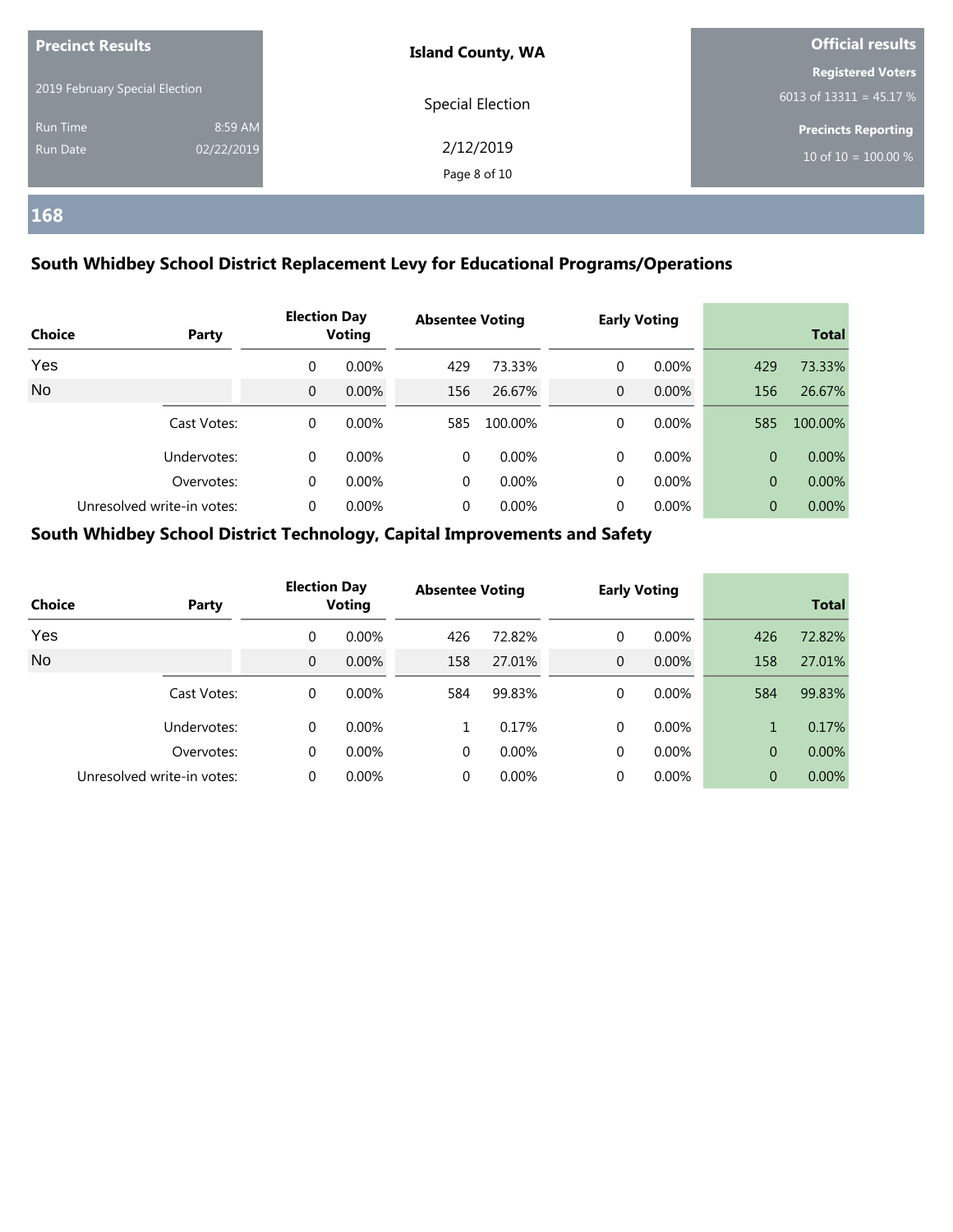| <b>Precinct Results</b>        |                       | <b>Island County, WA</b>  | <b>Official results</b>                               |  |  |
|--------------------------------|-----------------------|---------------------------|-------------------------------------------------------|--|--|
| 2019 February Special Election |                       | Special Election          | <b>Registered Voters</b><br>6013 of $13311 = 45.17 %$ |  |  |
| Run Time<br>Run Date           | 8:59 AM<br>02/22/2019 | 2/12/2019<br>Page 9 of 10 | <b>Precincts Reporting</b><br>$10$ of $10 = 100.00 %$ |  |  |

#### **South Whidbey School District Replacement Levy for Educational Programs/Operations**

| <b>Choice</b> | Party                      |          | <b>Election Day</b><br><b>Voting</b> | <b>Absentee Voting</b> |          |   | <b>Early Voting</b> |                | <b>Total</b> |
|---------------|----------------------------|----------|--------------------------------------|------------------------|----------|---|---------------------|----------------|--------------|
| Yes           |                            | $\Omega$ | $0.00\%$                             | 370                    | 67.40%   | 0 | $0.00\%$            | 370            | 67.40%       |
| <b>No</b>     |                            | $\Omega$ | 0.00%                                | 178                    | 32.42%   | 0 | $0.00\%$            | 178            | 32.42%       |
|               | Cast Votes:                | 0        | $0.00\%$                             | 548                    | 99.82%   | 0 | 0.00%               | 548            | 99.82%       |
|               | Undervotes:                | 0        | $0.00\%$                             |                        | 0.18%    | 0 | $0.00\%$            |                | 0.18%        |
|               | Overvotes:                 | $\Omega$ | $0.00\%$                             | 0                      | 0.00%    | 0 | 0.00%               | $\overline{0}$ | 0.00%        |
|               | Unresolved write-in votes: | 0        | 0.00%                                | 0                      | $0.00\%$ | 0 | $0.00\%$            | $\Omega$       | $0.00\%$     |

| <b>Choice</b> | Party                      | <b>Election Day</b><br><b>Voting</b> |          | <b>Absentee Voting</b> |          | <b>Early Voting</b> |          | <b>Total</b>   |        |
|---------------|----------------------------|--------------------------------------|----------|------------------------|----------|---------------------|----------|----------------|--------|
| Yes           |                            | $\Omega$                             | $0.00\%$ | 350                    | 63.75%   | 0                   | $0.00\%$ | 350            | 63.75% |
| <b>No</b>     |                            | $\Omega$                             | 0.00%    | 195                    | 35.52%   | $\mathbf{0}$        | 0.00%    | 195            | 35.52% |
|               | Cast Votes:                | $\Omega$                             | $0.00\%$ | 545                    | 99.27%   | $\Omega$            | $0.00\%$ | 545            | 99.27% |
|               | Undervotes:                | $\Omega$                             | $0.00\%$ | 4                      | 0.73%    | $\Omega$            | $0.00\%$ | $\overline{4}$ | 0.73%  |
|               | Overvotes:                 | $\Omega$                             | 0.00%    | $\Omega$               | 0.00%    | $\Omega$            | 0.00%    | $\overline{0}$ | 0.00%  |
|               | Unresolved write-in votes: |                                      | $0.00\%$ |                        | $0.00\%$ |                     | $0.00\%$ | $\overline{0}$ | 0.00%  |